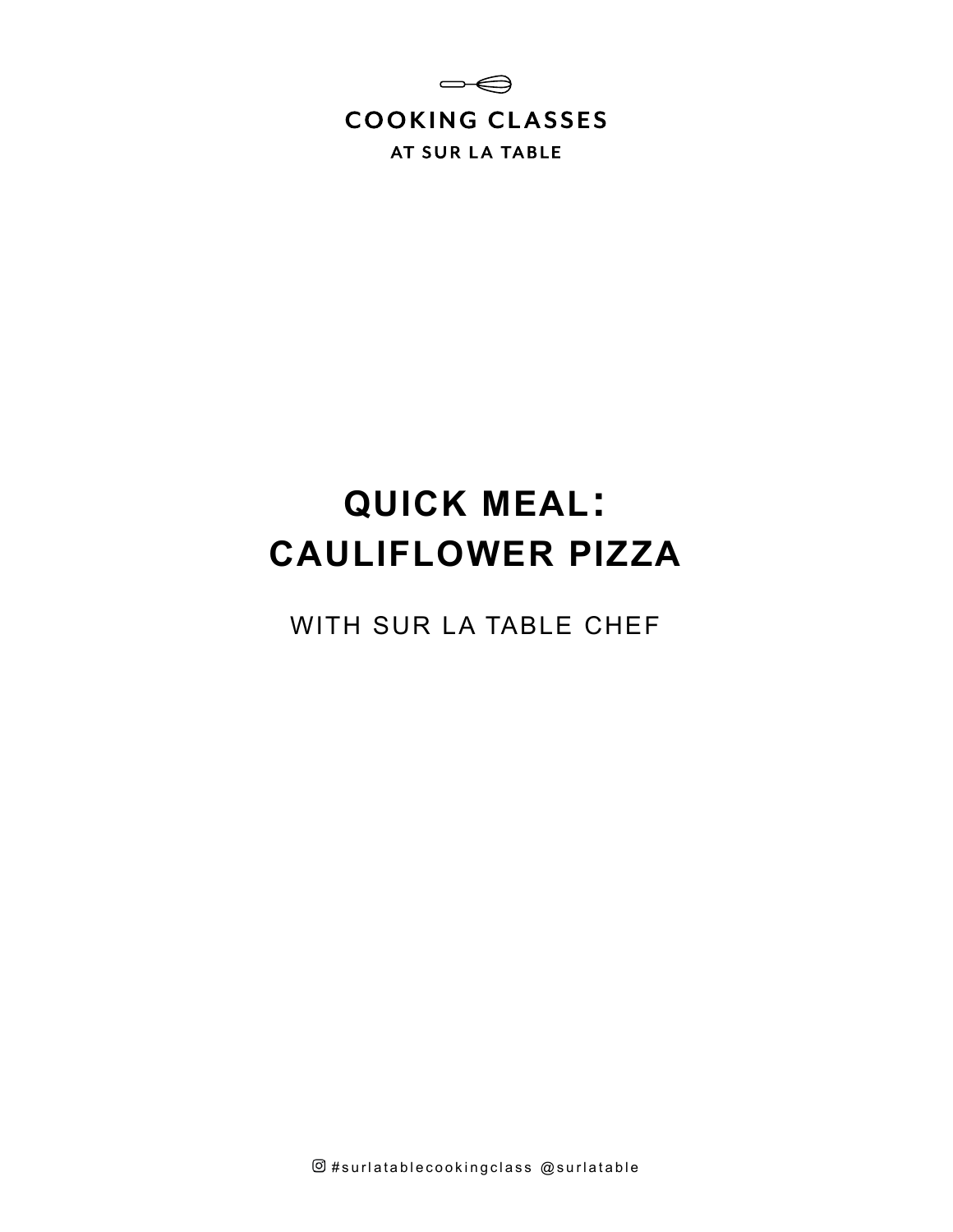# **Ingredient Shopping List**

Below is a list of ingredients you'll need to make the recipes in this packet.

#### **Produce**

- $\Box$  1 large head cauliflower
- □ 4 Roma tomatoes
- $\Box$  1 medium garlic clove
- $\Box$  1 bunch fresh basil

### **Dairy**

- $\Box$  1 large egg
- □ 10 ounces shredded mozzarella
- □ 2 ounces Parmigiano-Reggiano
- □ 8 ounces fresh mozzarella or buffalo mozzarella

#### **Pantry Items**

- □ Almond meal or all-purpose flour
- $\Box$  Dried basil
- □ Garlic powder
- Dried oregano
- □ Kosher salt
- □ Freshly ground black pepper
- □ Extra-virgin olive oil
- □ Flaky sea salt

#### **Dry/Canned Goods**

□ 1 (14-ounce) can San Marzano whole peeled tomatoes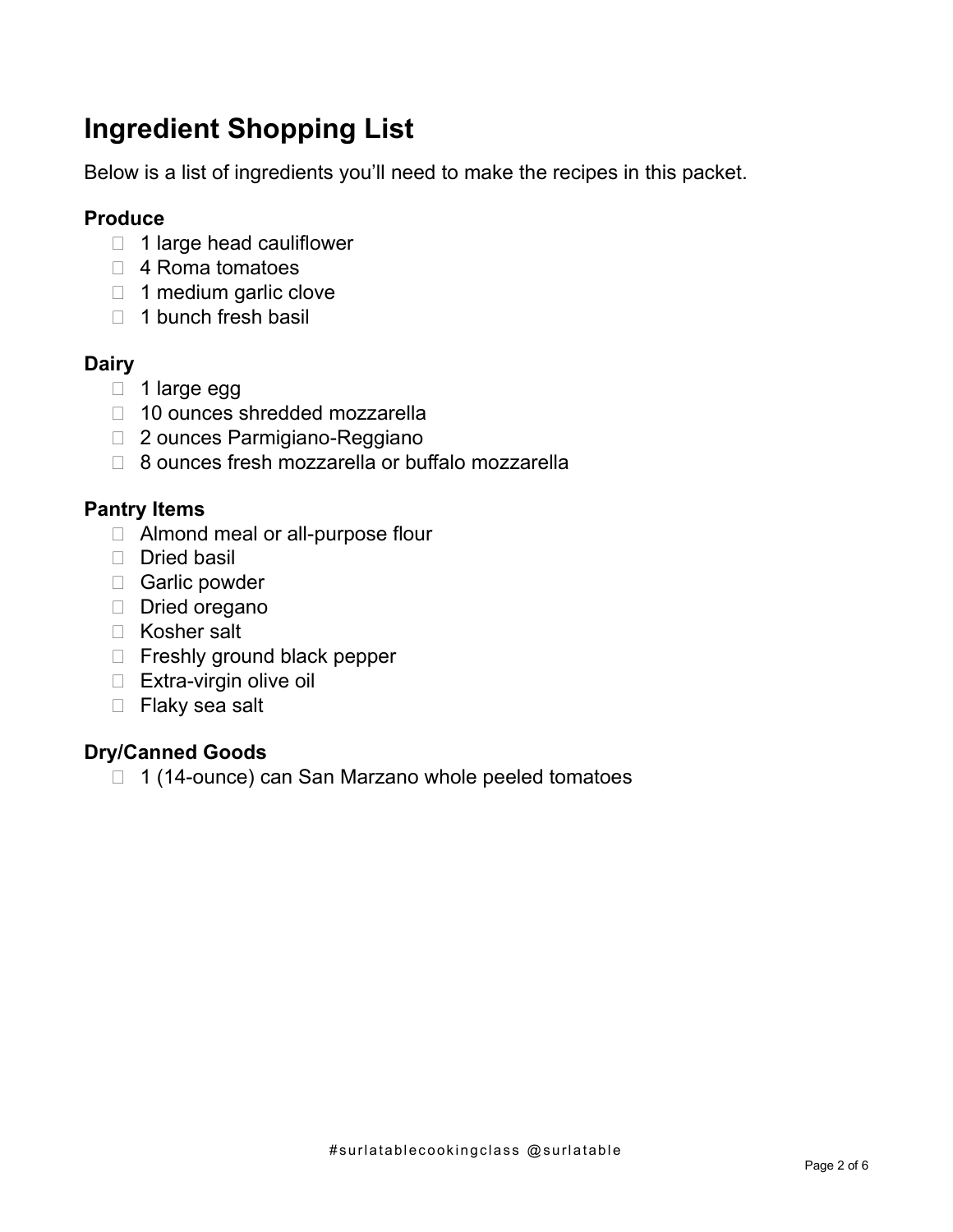# **Equipment Needed**

Below is a list of tools you'll need to make the recipes in this packet.

### **Cutlery**

- □ Chef's knife
- D Cutting board

### **Hand Tools/Gadgets**

- □ Measuring cups and spoons
- □ Mixing bowls (various sizes)
- Wooden spoon
- □ Silicone spatula
- □ Offset spatula (optional)
- □ Cheese grater
- $\Box$  Potato ricer or kitchen towels
- Ladle
- □ Silicone pastry brush
- D Fork

#### **Appliances**

- Food processor
- □ Immersion blender (optional)

#### **Bakeware**

 $\Box$  2 baking sheets

#### **Other**

- □ Kitchen towels
- □ Parchment paper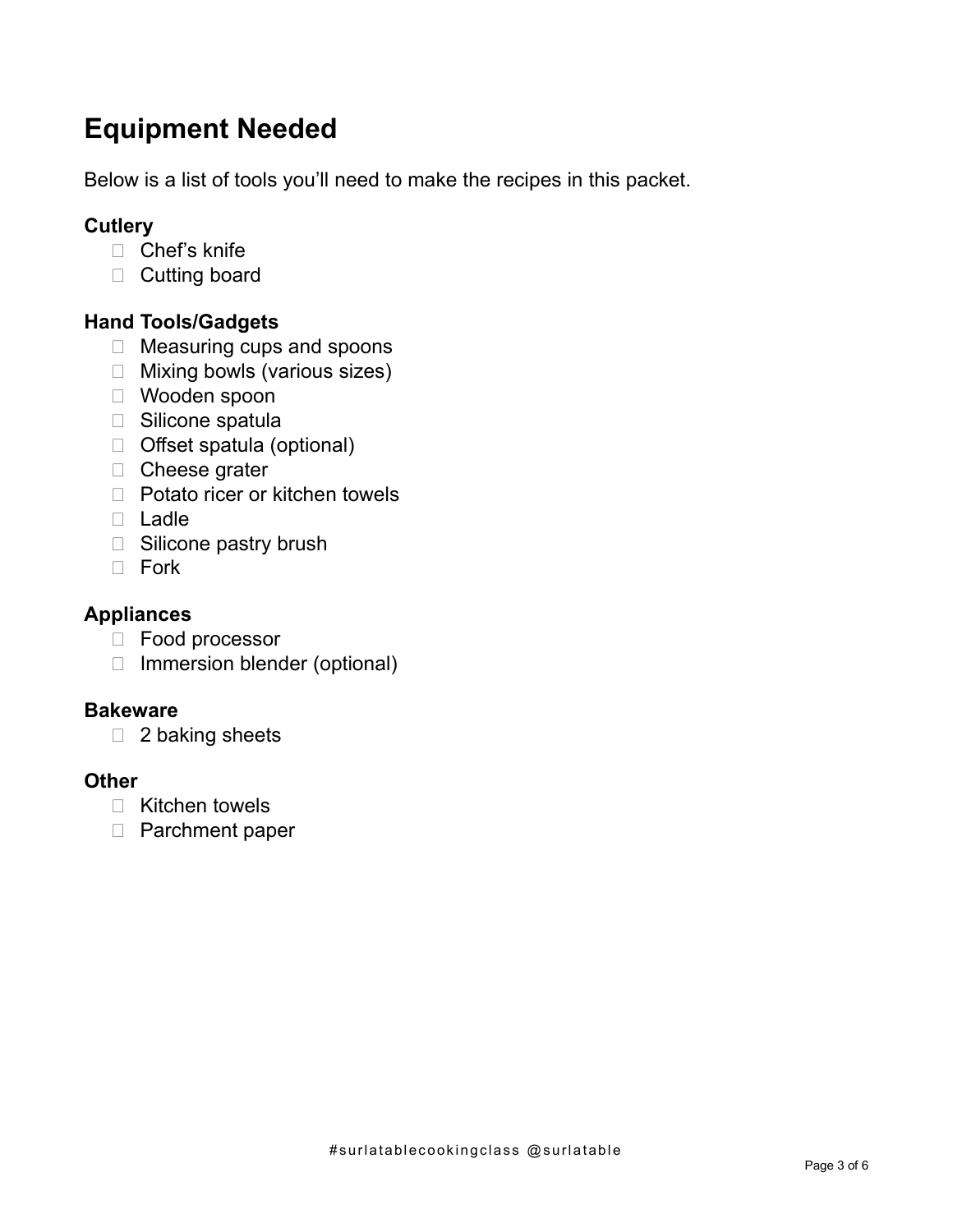## **Pre-Class Mise en Place and Notes**

- Please gather all ingredients prior to class if you will be cooking along.
- It is helpful to organize the ingredients by recipe on rimmed baking sheets.
- Feel free to pre-measure ingredients, but it is not necessary.
- We encourage you to prep all your ingredients before class as it will allow you to have more time to listen and watch the instructor.

#### **Cauliflower Pizza with Tomato and Basil**

- 1. Wash and dry produce.
- 2. Preheat oven to 425°F.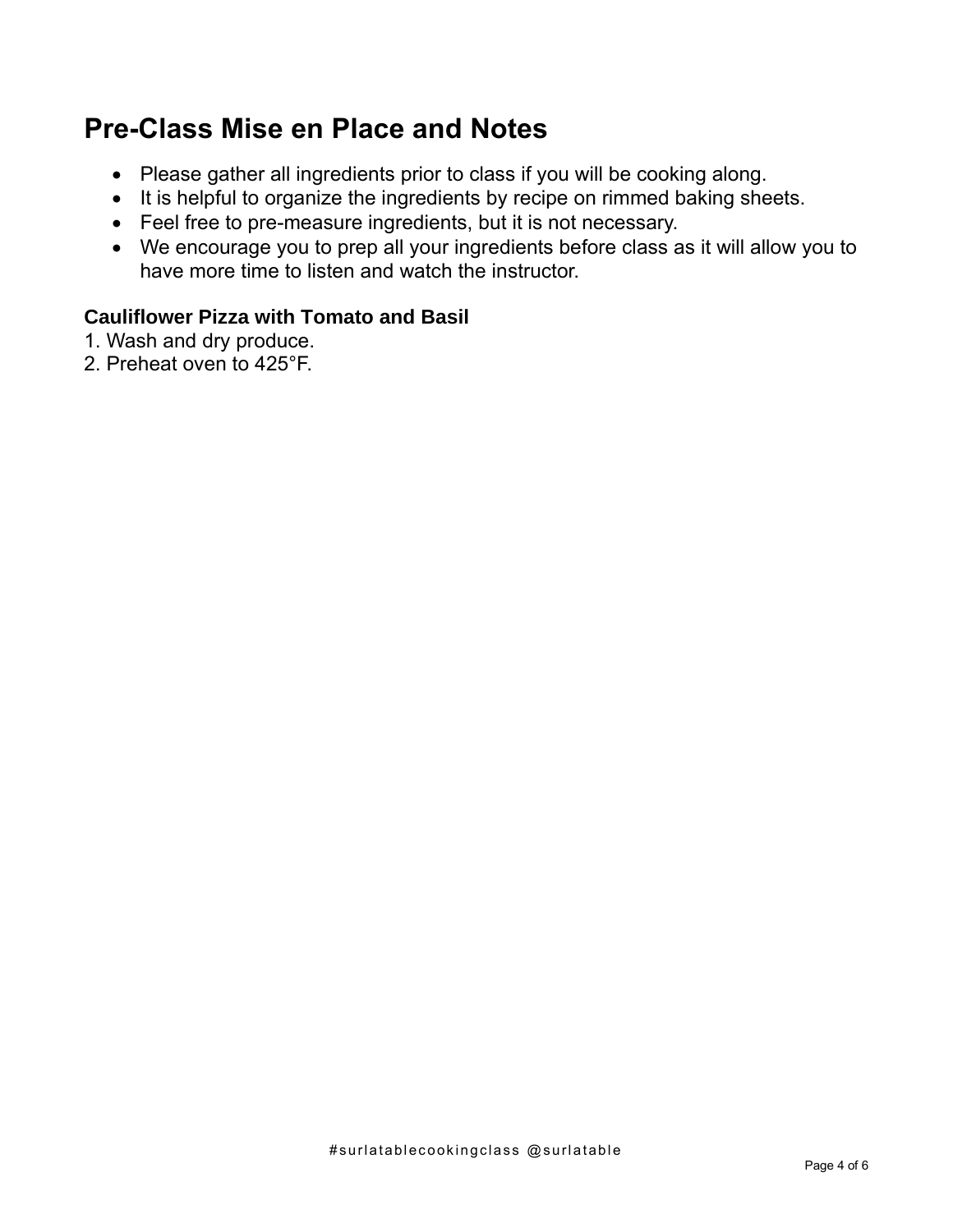#### **CAULIFLOWER PIZZA WITH TOMATO AND BASIL**

*Yield: 2 (12-inch) or 4 (8-inch) pizzas*

To achieve a crispy crust that stays together, get as much water out of the cauliflower as possible. We have used a potato ricer, but if you don't have one, a kitchen towel works equally well. Transfer the cauliflower to the towel, in batches, and twist the towel to wring out the cauliflower.

#### *Cauliflower crust:*

*Extra-virgin olive oil 1 large head cauliflower, stem removed, broken into florets 1 large egg, lightly beaten 1/4 cup almond meal or all-purpose flour 1/2 cup (2 ounces) mozzarella cheese, shredded 1/4 cup (1 ounce)Parmigiano-Reggiano cheese, finely grated 1 teaspoon dried basil 1/2 teaspoon garlic powder 1/2 teaspoon dried oregano 1/2 teaspoon kosher salt 1/4 teaspoon freshly ground black pepper*

#### *Sauce:*

 $\frac{1}{2}$ 

*1 (14-ounce) can San Marzano whole peeled tomatoes 1 medium garlic clove, minced 1 tablespoon extra-virgin olive oil Kosher salt and freshly ground black pepper*

#### *Pizza:*

*8 ounces mozzarella cheese, shredded 4 Roma tomatoes, thinly sliced and patted dry 8 ounces fresh mozzarella or buffalo mozzarella, torn into bite -size pieces Flaky sea salt Extra-virgin olive oil, for drizzling 15 to 20 fresh basil leaves, torn into pieces or thinly sliced*  $\frac{1}{2}$ 

Preheat oven to 425°F. Line 2 pizza stones or baking sheets with parchment paper and brush paper with olive oil.

1. *To prepare crust*: To a food processor fitted with a metal blade, add cauliflower. Pulse until cauliflower is finely grated. In batches, transfer cauliflower to a potato ricer lined with paper towel or cheesecloth and squeeze out as much liquid as possible. Transfer cauliflower to a medium bowl and stir in egg, almond meal, cheeses, herbs, salt, and pepper.